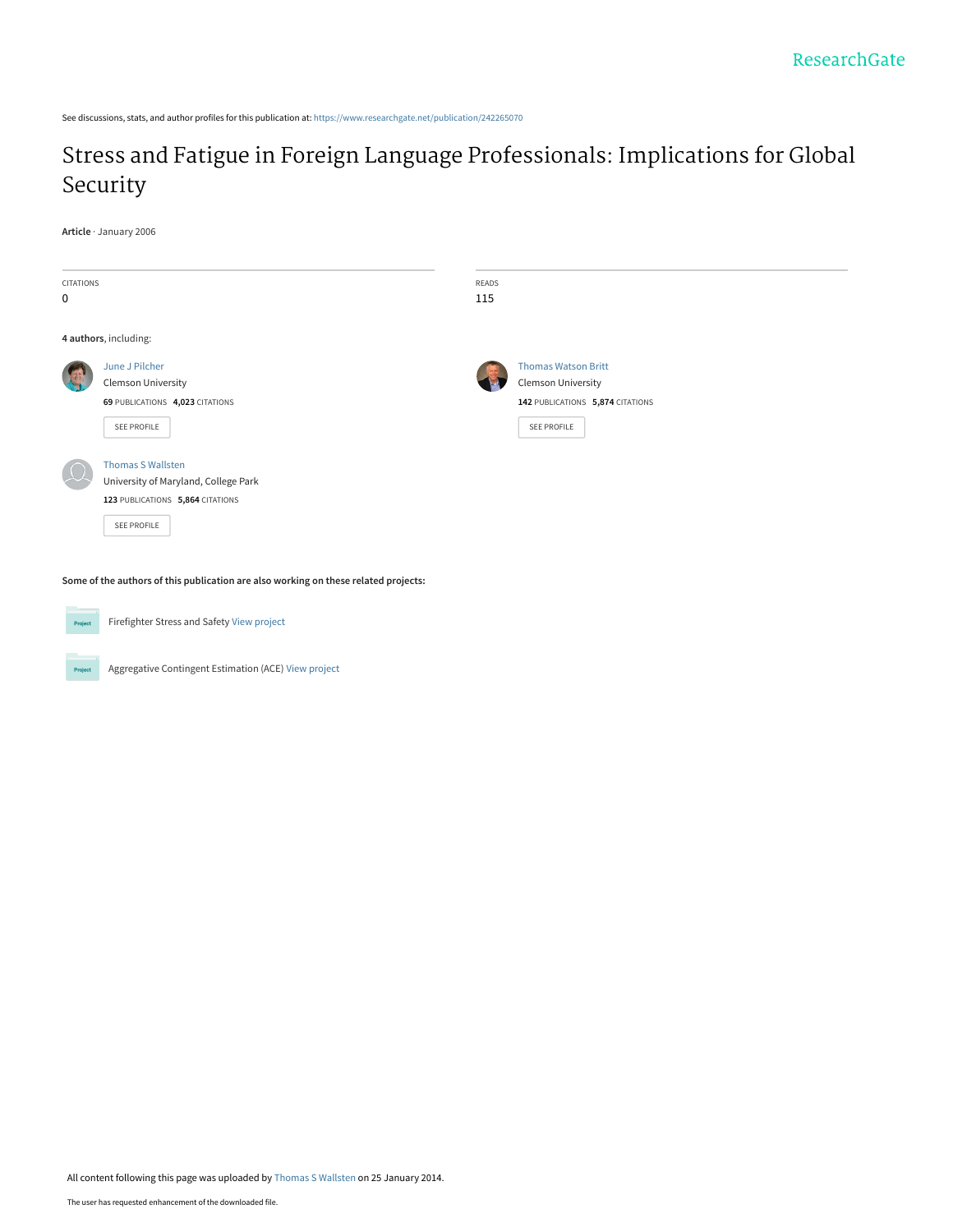# **Stress and Fatigue in Foreign Language Professionals: Implications for Global Security**

James A. McCubbin, June J. Pilcher, Thomas W. Britt, and Thomas Wallsten

James A. McCubbin, Professor of Psychology, Clemson University June J. Pilcher, Professor of Psychology, Clemson University Thomas W. Britt, Associate Professor of Psychology, Clemson University Thomas Wallsten, Professor of Psychology, Center for Advanced Study of Language, University of Maryland

This research was funded by a federal contract to the Center for Advanced Study of Language, University of Maryland.

#### **Abstract**

Information critical to the security of nations is embedded in an array of foreign languages. Foreign language professionals must often analyze complex information from different language sources, and the integrity of their analyses can significantly affect corporate and government decision-making, policy development, and response to world events. Psychological stress and fatigue can degrade the performance of foreign language professionals resulting in errors that may adversely affect security. Optimal design of work organization and work environments, individual stress management training, and augmented cognitive linguistics may facilitate the performance of foreign language professionals. Strategic assessment and management of stress and fatigue in foreign language professionals can improve the integrity of information analysis, facilitate decision-making, and enhance global security.

## **Introduction**

The security of nations depends on timely and accurate analysis of complex information which is often derived from sources in different languages and dialects. Global security is supported by private sector and governmental foreign language professionals who provide detailed multilingual analysis of information critical to matters of commerce, state, justice, intelligence and defense. The performance of foreign language professionals and the integrity of their analyses can be severely compromised by psychological stress and fatigue. Inaccurate linguistic analyses can have catastrophic effects on corporate and governmental decision-making, policy development, and response to world events. Prevention and management of stress and fatigue in foreign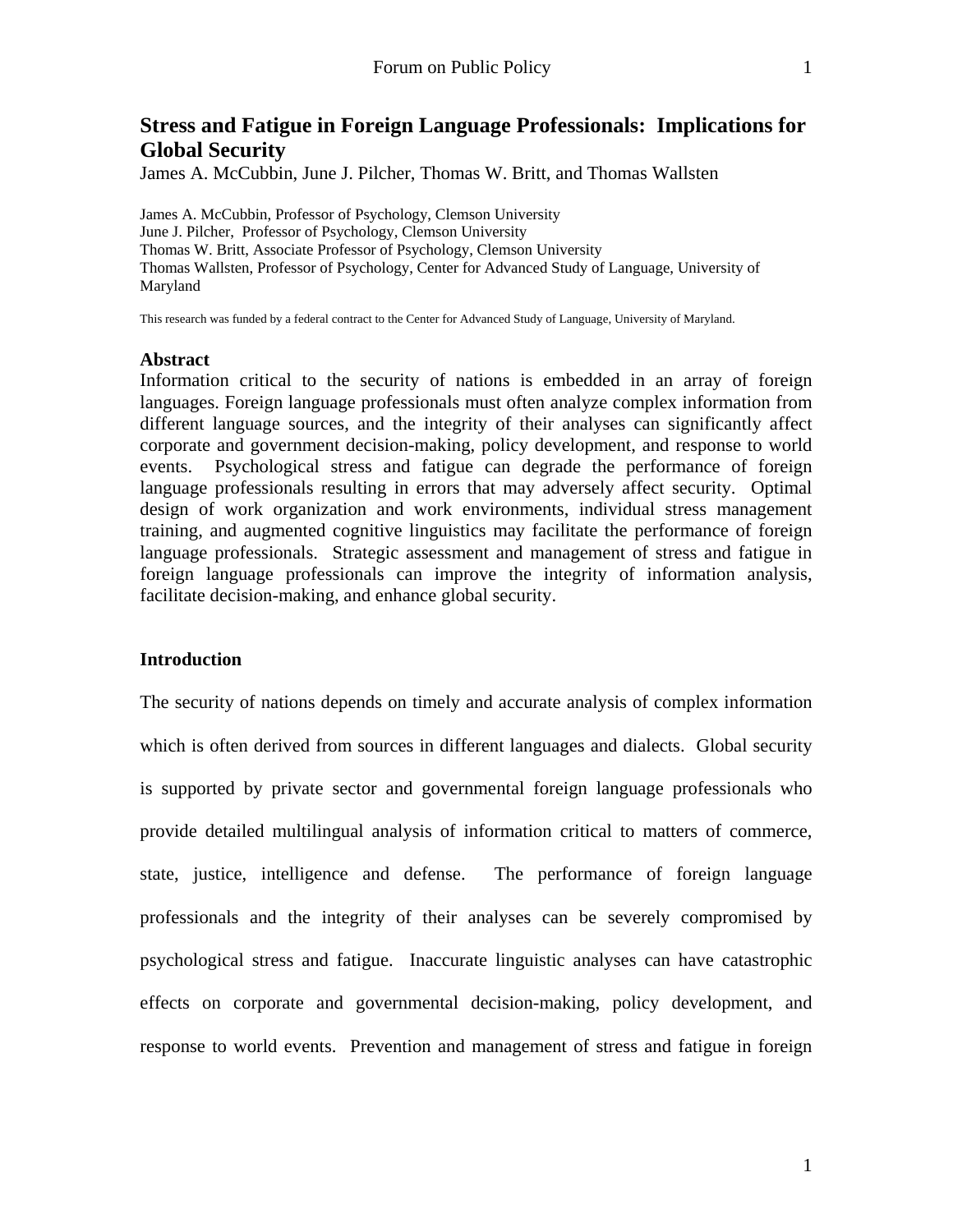language professionals can significantly improve security in globalized economic, diplomatic and security environments.

#### **Foreign Language Professionals in Difficult Work Environments**

Foreign language professionals are multilingual workers who facilitate decision-making in important matters of global security. Working in the public and private sectors, these professionals are often required to perform essential duties under highly challenging conditions. For example, some assignments are characterized by especially high workloads, complex duties and difficult work environments. It is common for foreign language professionals to travel, at times in hostile and hazardous environments, experiencing separation from family and other social support networks. Foreign language professionals must sometimes work in emotionally-charged situations involving communication of significant anger or conflict. It is not always possible for foreign language professionals to insulate themselves from the emotional content or context of their target material. Some decisions resulting from foreign language analyses involve extraordinarily high stakes, where accurate and timely performance can contribute to mission success and protection of human life. Conversely, inaccurate performance of foreign language professionals can sometimes fail to avoid extraordinary loss.

These and other sources of psychological stress can be embedded within a general context of occupational strain and lack of perceived organizational justice. Although foreign language professionals must often use high levels of executive judgment to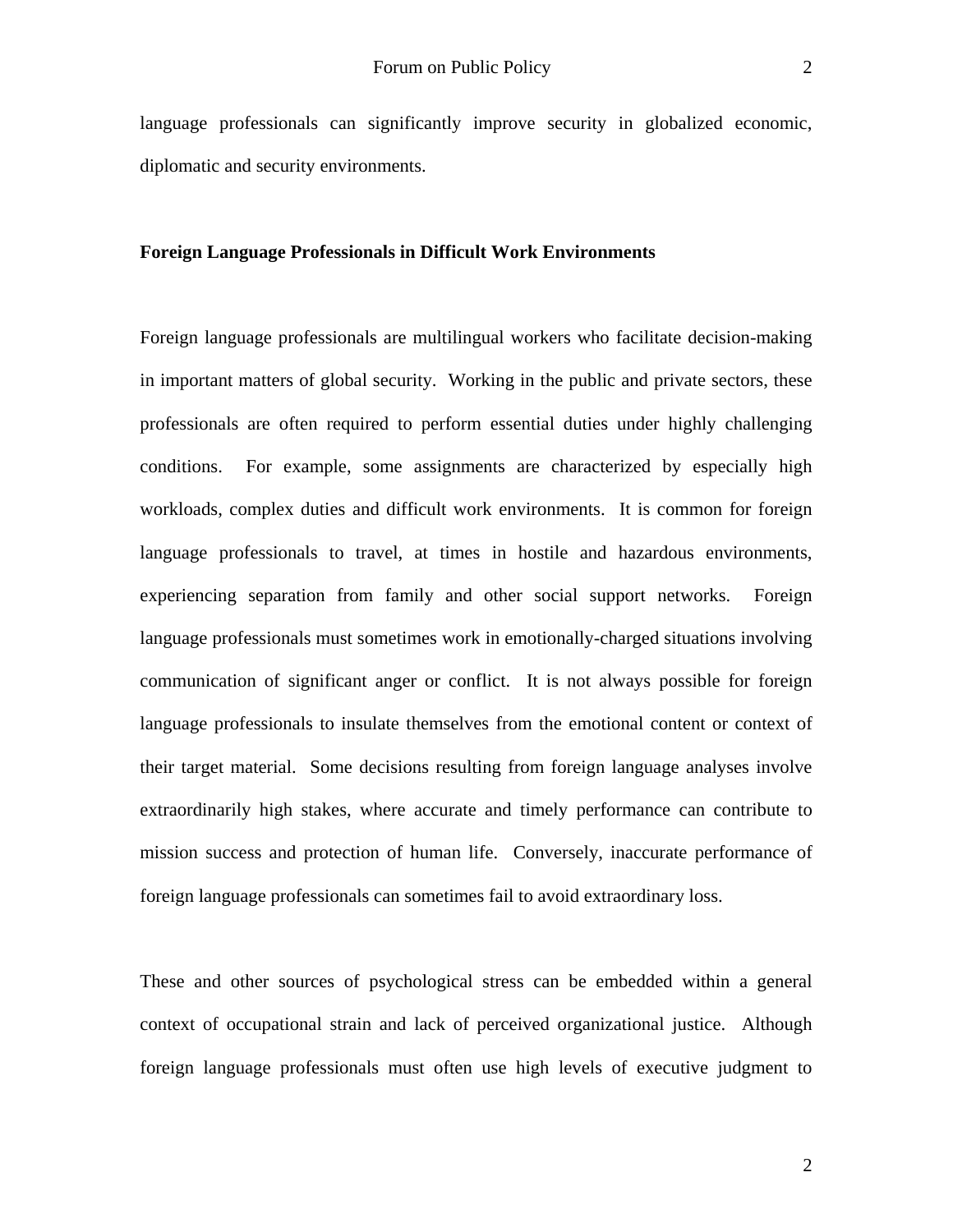interpret ambiguous or complex communications, their organizational advancement and career trajectories are not always sufficiently commensurate with their importance to mission success. For example, translators in combat zones are often exposed to imminent personal harm, yet their essential role in the organizational hierarchy is not always fully recognized. These multiple sources of stress can have cumulative adverse effects on the performance and health of the foreign language professional.

# **Stress and Fatigue**

The scientific literature on human performance suggests that certain cognitive processes can be degraded by psychological stress and fatigue, including challenges associated with difficult work environments and assignments. Stress can affect a broad spectrum of behavior, ranging from simple reflexes to complex cognitive and integrative functions, including language perception and production. Psychological stress is a complex process by which individuals perceive and respond to certain events appraised as threatening or challenging (Lazarus and Folkman, 1984). Intense stimuli, or stressors, can be primarily physical, such as heat, cold, and noise, or primarily psychological, such as cognitive overload, high stakes consequences, trauma, and psychosocial conflict. Significant stressors evoke arousal, a psychophysiological excitation associated with readiness to respond. Arousal may facilitate preparation for the physical exertion of fight or flight, but prolonged, exaggerated, or inappropriate arousal can degrade performance on complex cognitive tasks (Wesnes and Warburton, 1983). Cognitive and behavioral strategies may modify consequences of a stressor (Lazarus, 1991; Lazarus et al., 1984).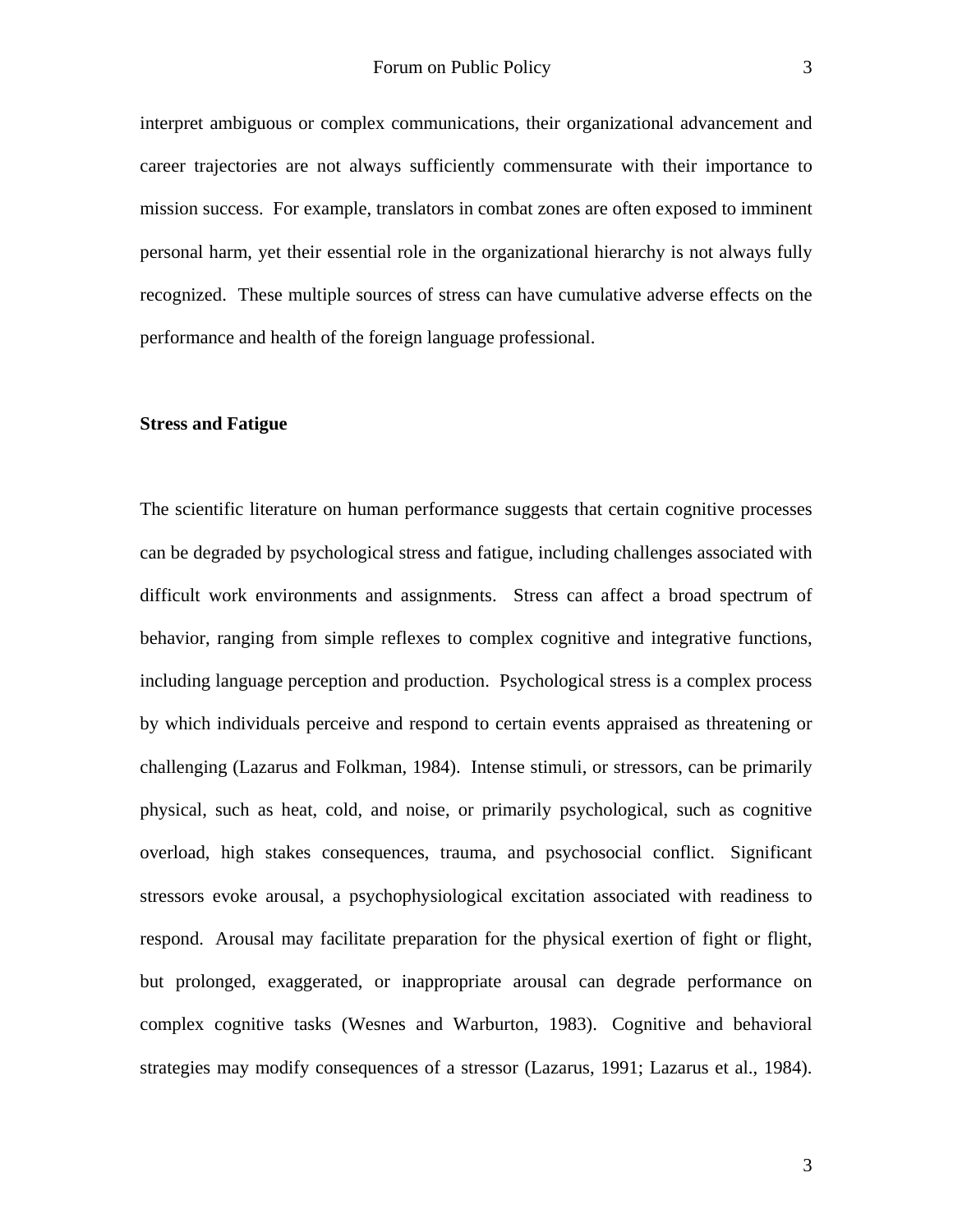For example, motion sickness can be decreased by giving the individual control over the motion (Rolnick and Lubow, 1991).

Fatigue is often associated with reduced levels of psychophysiological arousal (Hebb, 1955) and can result from sustained operations, sleep deprivation, or low levels of stimulation. As commonly described in the Yerkes-Dodson Law (Watters and Patel, 2002), performance can decrease at very low and very high levels of arousal, while maximum performance is associated with moderate levels of arousal. Task difficulty is considered important in the determination of the optimal arousal level (Denenberg and Karas, 1960; Anderson, 1994, Wickens and Hollands, 2000), where difficult tasks have a lower optimum arousal level than easy tasks. Therefore, control of arousal levels may provide a useful strategy for optimization of language performance under difficult work conditions.

# **The Effects of Stress and Fatigue on Performance**

The effects of different types of stressors have been studied in relation to performance and psychophysiological functioning. For example, laboratory and naturalistic studies have focused on the effects of ambient heat, cold, (Ramsey, 1983; Pilcher, Nadler and Busch, 2002) and crowding (Sinha and Sinha, 1991). Studies of noise (Jones, 1983) and distraction may be especially pertinent to performance of foreign language professionals. Studies of natural disasters and combat have allowed scientific evaluation of the effects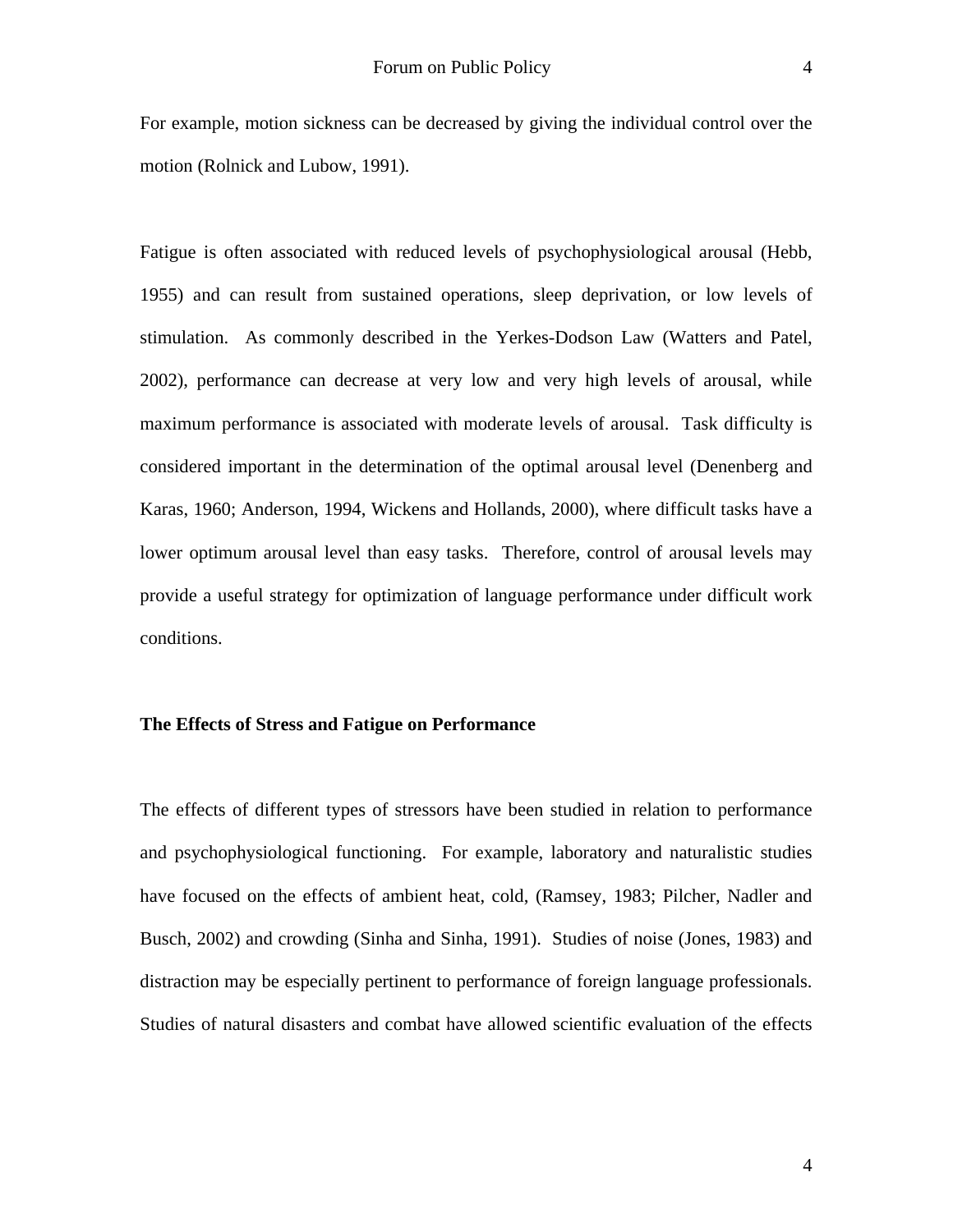of naturalistic stressors. Sleep disruption and sustained work has been consistently shown to degrade performance (Smith, McEvoy, & Gevins, 2002, Pilcher et al., in press).

The consequences of intense physical and psychological stressors have been assessed for various performance measures. For example, stress has been shown to degrade memory function, sustained attention and various indices of information processing. The negative consequences of fatigue have been shown in tasks requiring visual attention and sustained vigilance. Stress and fatigue have been shown to produce decrements in musculoskeletal function, athletic performance and academic performance. There is developing evidence to suggest that the observed relationship between stress and performance is generalizable to language-based tasks (Blumenthal, et al., in press).

The effects of stress and fatigue on performance have been studied primarily in monolingual, or unspecified populations. There is a substantial literature that addresses the effects of stress in clinical patients, and its consequences on both physio- and psychopathology (Cooper, 1996). In addition to clinical populations, the effects of stress and fatigue have been well-documented on performance in soldiers, astronauts, elite athletes, business executives and others working in difficult or challenging environments.

Professionals who work in multiple languages must effectively perform a set of extra cognitive linguistic processes in addition to the typical cognitive work tasks performed in a single language. For example, complex decision-making using input and/or output in different languages requires steps such as decoding and language switching in addition to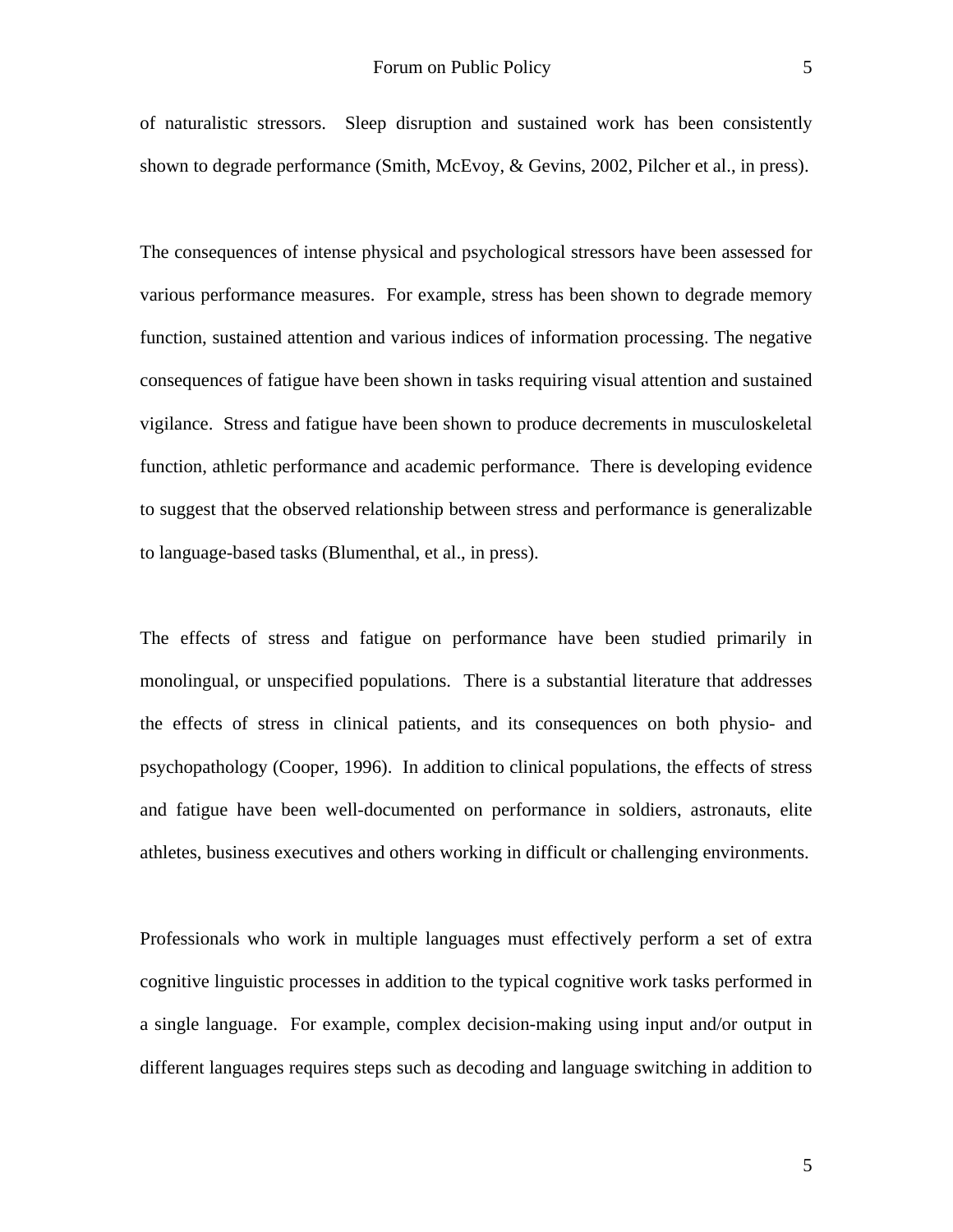the typical cognitive processing of tasks using single languages. In addition, there is considerable nuance required when verbatim translation is not feasible or when cultural idiosyncrasies require careful judgment of ambiguous meaning. Some multilingual tasks such as simultaneous interpretation require high levels of sustained attention and working memory.

The additional cognitive processes of multilingual performance may be especially sensitive to the degrading effects of stress and fatigue. For example, a series of studies in our lab (Pilcher, et al., in press) exposed native and non-native English speakers to sustained overnight performance on a battery of English language based tasks. Analyses of performance decay curves over time suggest that language performance can be degraded by a number of factors including continuous work, sleep deprivation, nonnative proficiency, and tasks requiring controlled attention. Therefore, stress and fatigue may have significant negative effects on the integrity of multilingual information analyses.

#### **Levels of Intervention in Management of Stress and Fatigue**

Comprehensive approaches to prevention and mitigation of the deleterious effects of stress and fatigue in the work context typically involve three basic levels of intervention. Adapted from the public health and occupational health psychology literatures, stress mitigation strategies for foreign language professionals can be focused on prevention of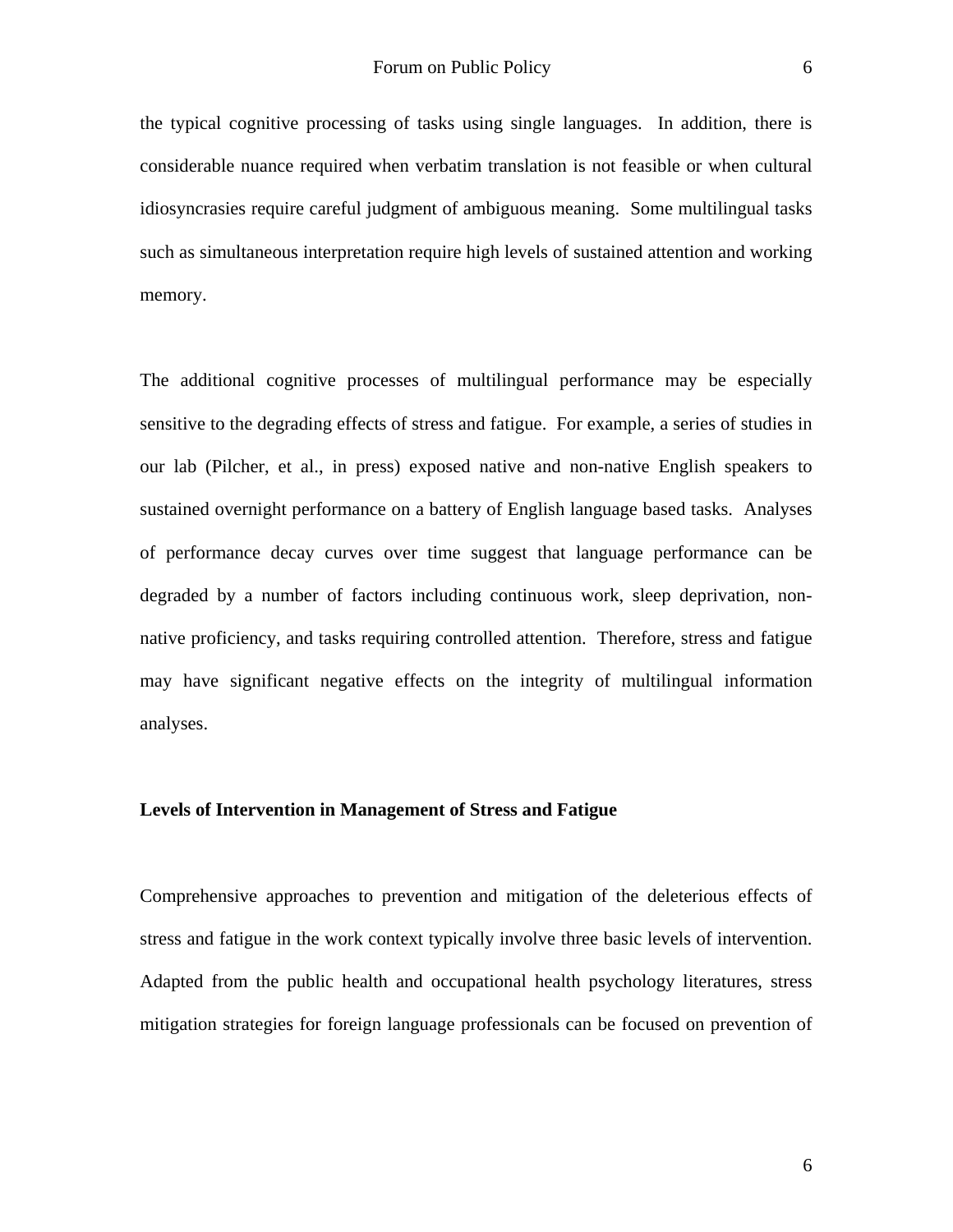stress exposure, enhancement of stress resiliency, and treatment of the negative consequences of stress and fatigue (Quick, 1999).

*Primary Prevention.* Primary prevention is usually targeted at the organizational level, and entails a variety of strategies designed to eliminate or minimize the degree of stress and fatigue to which workers are exposed. Applied to foreign language professionals, stress and fatigue can be avoided or reduced by optimal managerial strategies related to scheduling of work and break regimens, tailoring of work assignments based on level of proficiency, and design of work environments to facilitate performance on specific job functions. For example, continuous performance in a specific modality, such as listening, can result in modality specific perceptual fatigue (Moolenaar, et al., 1999). Therefore, shifting tasks or strategic scheduling of intermittent breaks may prevent modality specific decrements in language-based performance and could result in higher overall quality of work product. There may be interactions between proficiency and sensitivity to stress and fatigue, thus strategically guiding optimal employee selection and scheduling. For example, repeated assignment of tasks to the most proficient team member may result in less accuracy and work volume than distributing the task among several less proficient members.

*Secondary Prevention.* Secondary prevention is usually targeted at the individual level, and entails cognitive/behavioral procedures designed to detect and reduce unavoidable stress and fatigue. The relationship between arousal and performance suggests that a number of practical interventions can be deployed in training and field settings to shift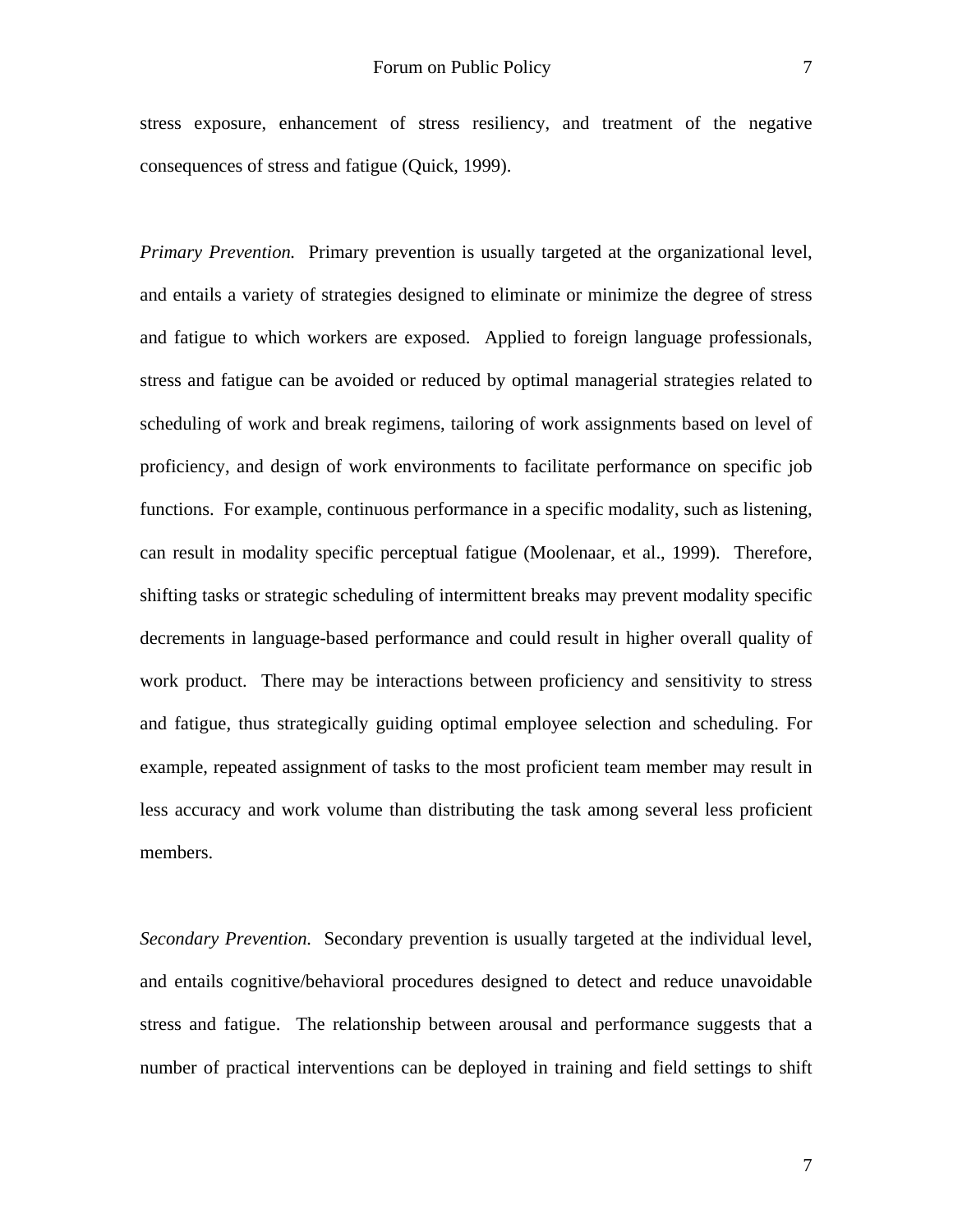arousal levels for optimized performance. For example, physical fitness (McCubbin, et al., 1992), relaxation training (McCubbin, et al., 1996), and educational programs such as stress inoculation training (Meichenbaum and Deffenbacher, 1988) can reduce responses during exposure to stress. Stimulants such as caffeine can facilitate performance during fatigue associated with sleep deprivation and sustained work. Therefore, effects of fatigue and stress on arousal and performance provide a basis for exploration of secondary prevention strategies to optimize language performance in foreign language professionals.

Specialized techniques or styles of coping with stress can buffer the relationship between stressor and response, and enhance resiliency. For example, Bandura and colleagues (Bandura, et al., 1988) suggest that perceived coping self efficacy can reduce stress reactions. Social support from family, friends or trusted colleagues can also serve as an effective stress buffer (Stewart and Barling, 1996). Monitoring and blunting coping styles may facilitate physiological mechanisms that aid recovery from stress (Bruehl, et al., 1994). The performance of foreign language professionals may be improved by stress management techniques and coping styles that buffer an individual's reaction to stress.

New technological strategies are evolving that may be of significant value in minimization of stress and fatigue effects on performance of the foreign language professional. The rise of human factors psychology has stimulated enhanced design of the interface between technology and human users. In some work environments, animated workstation design can potentially provide informational feedback strategies for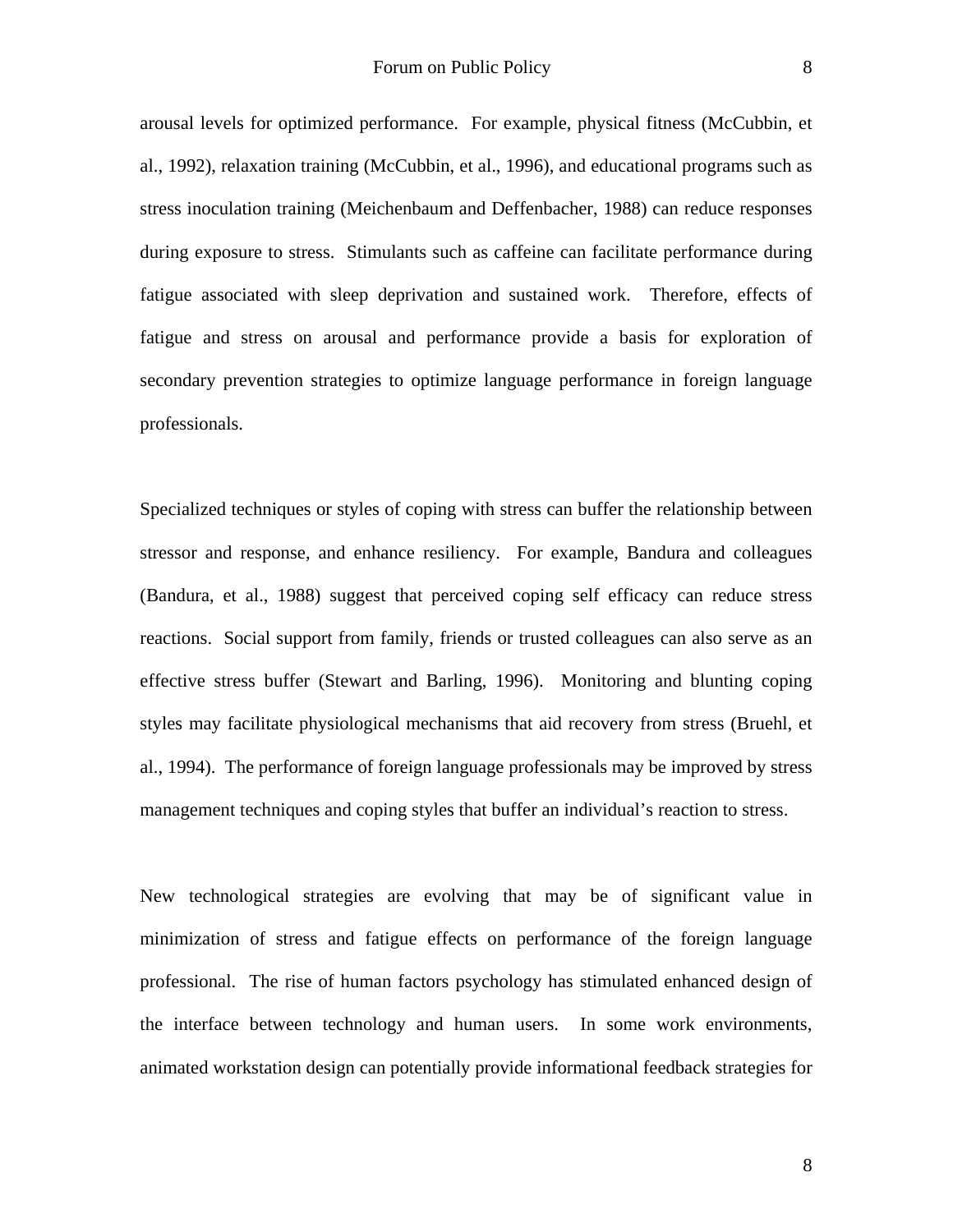enhanced foreign language performance. Augmented cognition technologies can be strategically tailored to specific needs of the foreign language professional. Direct language-based research in human/computer interfaces potentially can provide novel strategies to enhance foreign language performance in specialized settings and applications. Therefore, in situations where work stress is unavoidable, it may be possible to design stress management interventions and augmented cognition strategies at the individual level to increase resilience and improve language performance under conditions of stress and fatigue.

*Tertiary Stress Prevention.* When primary and secondary prevention is ineffective, stress and fatigue can produce a variety of negative consequences, ranging from acute cognitive performance deficits to prolonged threats to health, well-being and career success. Tertiary prevention refers to strategies that are designed to reverse the significant negative consequences of stress and fatigue to return workers to productive and fulfilling employment. Employee assistance programs were developed to support workers with a variety of problems including alcohol dependency and substance abuse. New directions in the design of employee assistance programs are beginning to address the needs of impaired professionals (White et al.; 1996).

Treatment programs in work environments with significant populations of foreign language professionals should be designed to address problems related to both acute and chronic stress. For example, prevalence of post traumatic stress disorder in military and law enforcement personnel, including foreign language professionals, can be a significant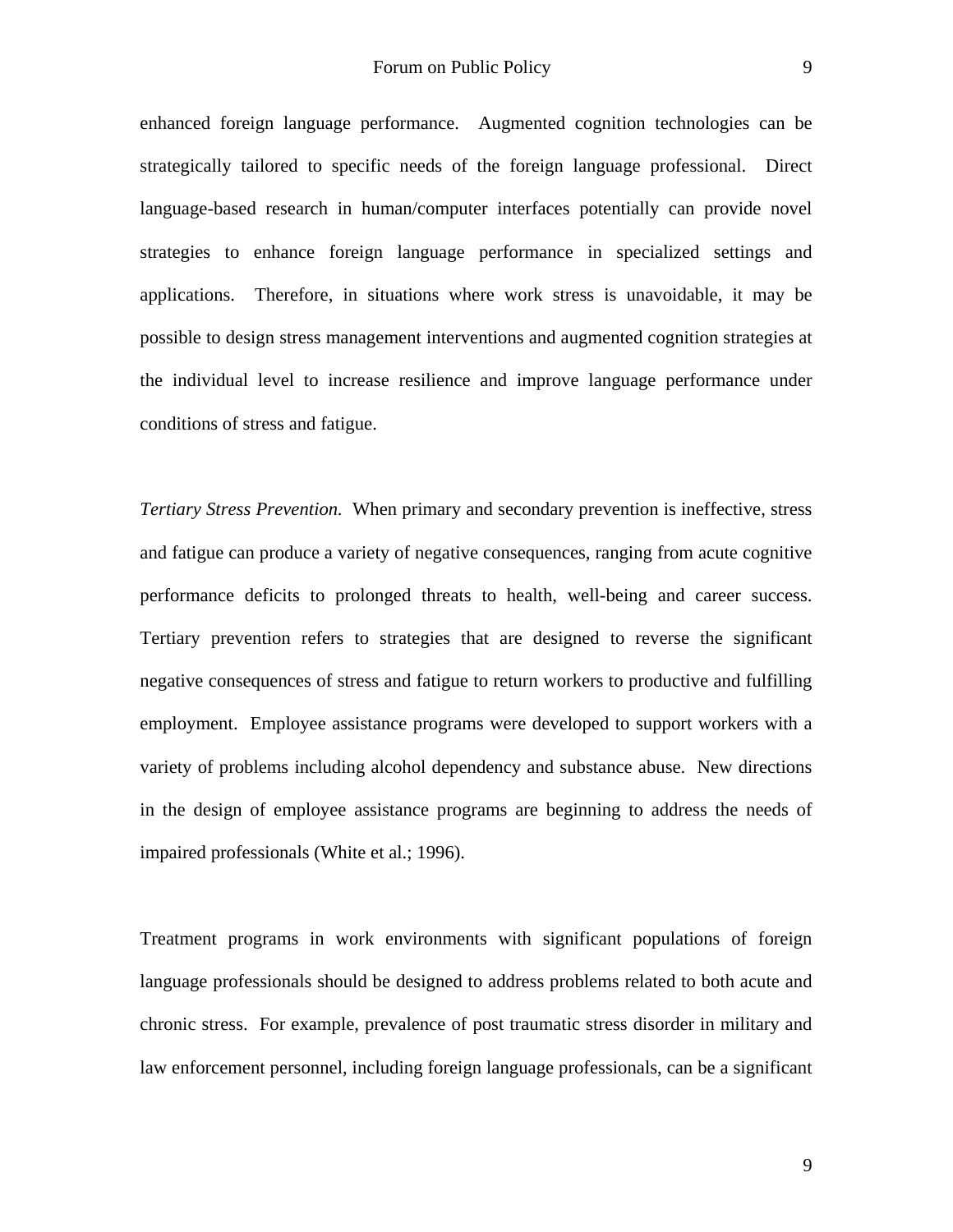threat to employee wellbeing and organizational effectiveness. Other psychological problems associated with chronic stress include drug and alcohol dependency, marital problems, depression and suicide. Symptoms of some chronic diseases such as diabetes, hypertension, and heart disease, are exacerbated by psychological and physiological effects of stress. For example, neural and hormonal responses to stress can increase blood pressure and blood glucose levels. Health management behaviors such as proper diet, exercise and sleep regimens can degrade under conditions of chronic stress. Chronic

stress can increase psychophysiological sensitivity to acute stressors, further threatening the performance, health and wellbeing of the foreign language professional.

Employee assistance programs can be effective when viewed as part of a more comprehensive worksite health program, but there is concern about their effectiveness for several reasons (Arthur, 2000). No treatment can be effective unless the client seeks treatment, is properly diagnosed, and adheres to the appropriate prescribed regimen. There are numerous barriers to the seeking of treatment that may be applicable to foreign language professionals. Considerable stigma is associated with seeking treatment because of the traditional role of employee assistance programs in treatment of drug and alcohol dependency. There are concerns about confidentiality and threats to employment status if treatment for factors affecting work-related performance becomes known to managers. Moreover, military and law enforcement culture does not always encourage seeking of psychological support services. Assessment and approaches to organizational culture, stigma and adherence may reduce significant barriers to effective treatment. Effective tertiary prevention programs may be of great value for foreign language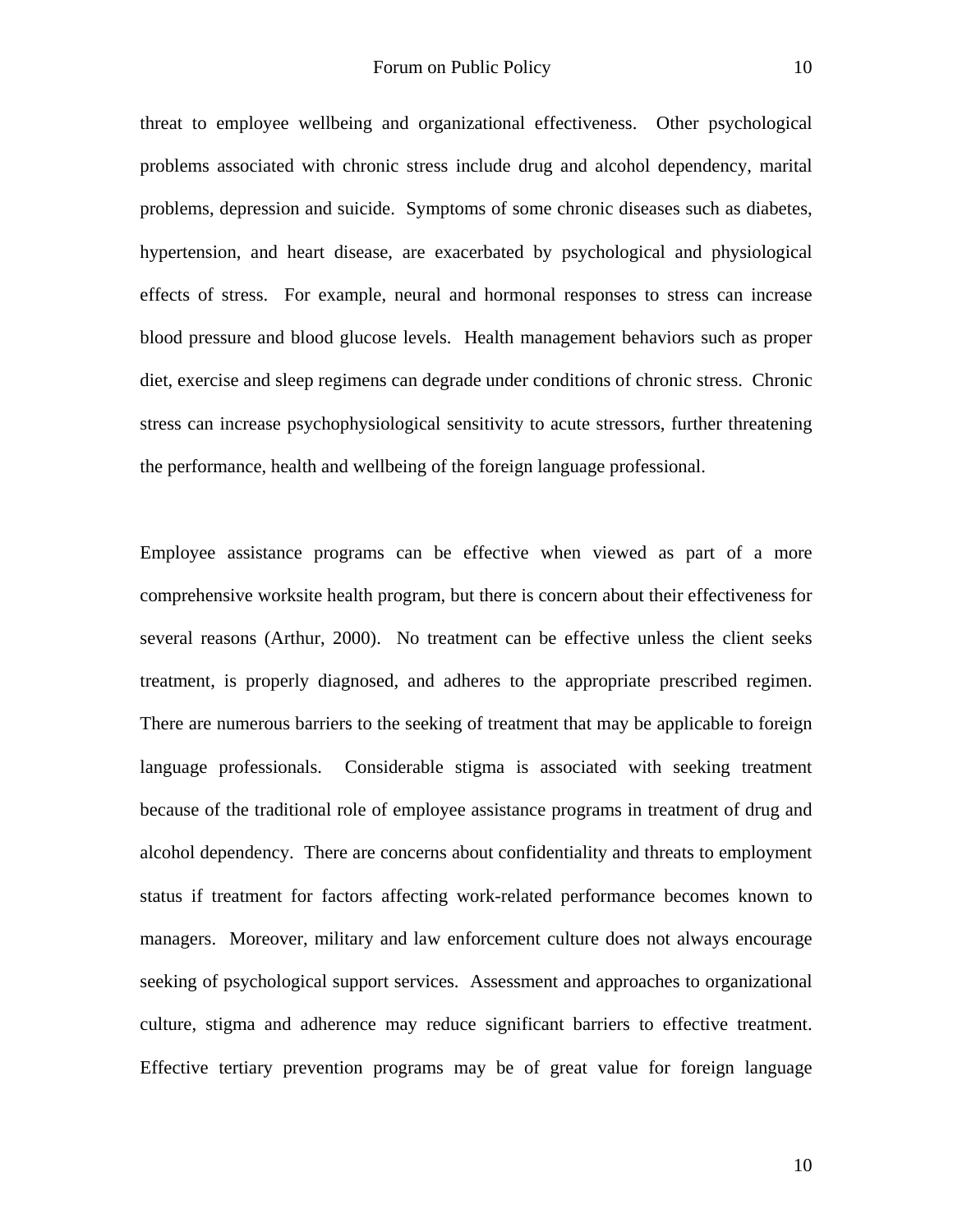professionals suffering from health or performance problems related to acute and/or chronic stress or fatigue.

#### **Conclusions**

Foreign language professionals are essential for national security in a globalized economic, political and security environment. Acute and chronic stress and fatigue can diminish work performance via several mechanisms. Performance of foreign language professionals may be facilitated by optimal design of work organization and work environments, individual stress management training, and augmented linguistic cognition. Strategic assessment and management of stress and fatigue in foreign language professionals can improve the integrity of information analysis, facilitate decision-making, and enhance global security.

# **References**

Anderson, K.J. 1994. [Impulsivity, caffeine, and task difficulty: A within-subjects test of the Yerkes-](javascript:__doLinkPostBack()[Dodson law.](javascript:__doLinkPostBack() *Personality and Individual Differences*, 16, 6: 813-829.

Bandura, A., Cioffi, D., Taylor, C. B., & Brouillard, M. E. 1988. Perceived self-efficacy in coping with cognitive stressors and opioid activation. *Journal of Personality & Social* 

Bruehl, S., McCubbin, J.A., Wilson, J.F., Montgomery, T., Ibarra, P., and Carlson, C.R. 1994. Coping styles, endogenous opioids, and cardiovascular response to stress. *Journal of Behavioral Medicine*, 17: 25- 40.

Cooper, C.L. (Ed) *Handbook of Stress, Medicine and Health*, CRC Press, Boca Raton, 1996. Denenberg, V.H. and Karas, G.G. 1960. [Supplementary report: The Yerkes-Dodson law and shift in task](javascript:__doLinkPostBack()  [difficulty.](javascript:__doLinkPostBack() *Journal of Experimental Psychology*, 59: 429-430.

Hebb, D.O. 1955. Drives and the CNS (conceptual nervous system). *Psychological Review*, 62: 243-254. Jones, D.M. 1983. Noise. In G.R.L. Hockey (Ed) *Stress and Fatigue in Human Performance.* Chichester : John Wiley and Sons, Ltd.: 61-95.

Arthur, A.R. 2000. Employee assistance programmes: the emperor's new clothes of stress management? *British Journal of Guidance and Counselling*, 28, 4: 549-559.

*Psychology,* 55, 3: 479-488.

Blumenthal. P., Britt, T.W., Cohen, J., McCubbin, J.A., Maxfield, N., Michael, E., Moore, P., Obler, L.K., Scheck, P., Signorelli, T. and Wallsten, T.S. In press. Stress effects on bilinguals language professionals' performance. *International Journal of Bilingualism*.